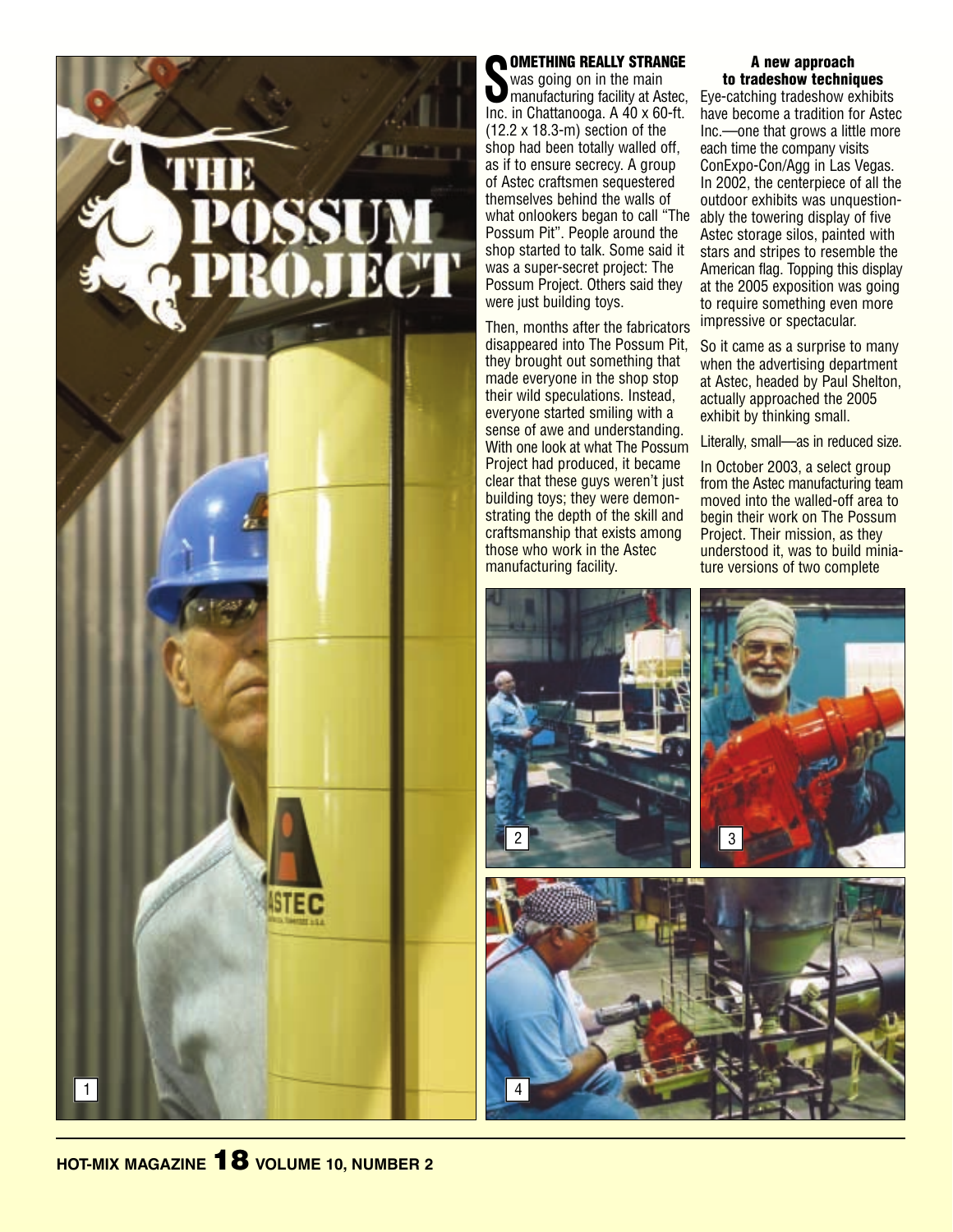Astec hot-mix asphalt production facilities—one portable plant and one relocatable plant. With only a somewhat vague description of the project in mind, many people shook their heads, interpreting that to mean The Possum Project was all about building "toys". The craftsmen who were working on the project, however, had something very different in mind.

"Everyone was thinking, 'Come on, we don't want to take toys up to ConExpo,'" recalled Wayne Pressnell, who served as one of the fabricators on The Possum Project. "But nobody knew that we would put our heads together and decide to make this thing big enough to inspire people to walk up to it and just say 'Wow!' This wasn't going to be anything like the toys they thought it would be."

Embarking on a journey into the creative process

In order to make a big impression, the mini-versions of the facilities that the team aimed to build were models built at one-eighth the size of the actual plants. The team

## These miniature versions of Astec's hot-mix asphalt plants were built to one-eighth the size of the actual plants.

of the plant components, created specifically for this project. They used the same steel that goes into the life-sized Astec plants.

And, as time went on, members of the team realized that so much skill and effort was going into making these things, that they couldn't be considered "toys" or "models."

"About halfway though the project, I said out loud, 'These are not models. These are exact replicas!' In models, so many details get left out," said Pressnell. "Our goal was to not leave out any details at all. To me, there's a big difference between a simple model and an exact replica. The difference is in how much detail is involved."

worked directly from CAD drawings To help them achieve those details, the thousands of tiny components were pieced together, just as a fullsized plant would be assembled. Working with the dimensions from the CAD drawings, many of the pieces of steel were fabricated using a laser cutting machine.

> "The laser saved us a lot of time," said Charlie Mooney, one of the fabricators for The Possum Project. "We would draw up a duplicate of the big parts, size them down, and then have the cutting machine programmed so they could burn it out with the laser. After that, we carefully put the pieces together."

> The team quickly realized, however, that not all of the parts in an Astec hot-mix asphalt plant were repre-

sented in the scaled-down CAD drawings. In that case, the team members took extra time and care to make sure that the replicas they were producing were as close as possible to real life.

"There were a lot of parts that we had to go out to the big plant and measure by hand," said Mooney. "For instance, we didn't have a CAD drawing that showed every measurement on the motors. So we had to go out and measure them and get the length and the width, and take a picture of them."

Once the fabricators had the measurements and the photos in hand, it required a steady hand and an artistic mind to translate the numbers and images into something realistic made from the steel.

"It's easy to build a silo or a drag or a set of feeder bins. But the hard part is when you have to go take a picture of a reducer or a motor or a bearing, and you have to build from that picture," said Pressnell. "It was such a challenge to make every little part look exactly like it



*[1] Paul Shelton, Astec's advertising director, peeks around from behind an Astec storage silo to give an idea of the size of the 1/8-scale replicas.* 

- *[2] Using a hoist, Eddie Carson gently moves a self-erecting bin.*
- *[3] Charlie Mooney, chief fabricator of The Possum Pit, checks for detail.*
- *[4] Mike Nix drills tiny holes in the railing of an Astec lime silo.*

*[5] Some of The Possum Pit crew spent long hours behind welding masks which is what Wayne Pressnell is dong here.*

- *[6] Eddie Carson prepares another component for assembly.*
- *[7] A long shot of The Possum Pit, showing a baghouse near completion.*

*[8] Group photo of The Possum Pit crew. Back row, left to right: Eddie Carson, Terry Abercrombie, Grady Reel, Tony Gilliam, Charlie Mooney, and Roy Clayton. Front row, left to right: Rick Meadows, Randy Kennemore, Wayne Pressnell, and Jim Gilliam. Not pictured: Mike Nix.*



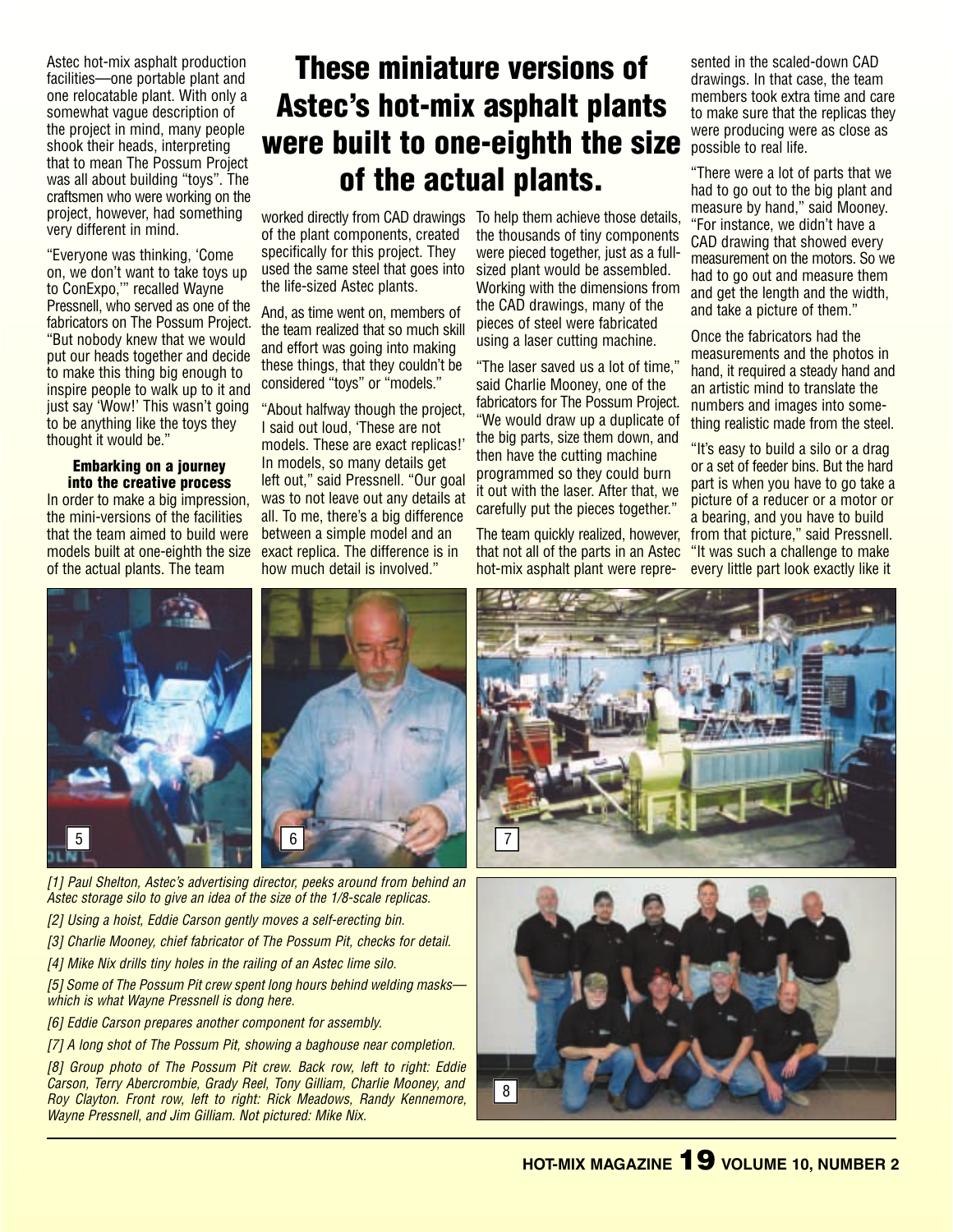was supposed to look. You have to have imagination and take an artistic approach."

As the models began to take shape, team member Jim Gilliam readied himself to begin painting them. What he wasn't ready for was the detail and craftsmanship that went into shaping each piece.

"I didn't know that it would be so detailed when they first started," said Gilliam. "When I saw the detail that the guys in The Possum Pit put in, I had to rethink my entire process. The details really set it off. If we had just painted it brown and ivory and let it go at that, it would not have made such an impact."

Months into the project, the results of the team's labor began to emerge from The Possum Pit. The pride that the team members already felt toward the work that they were doing began to spread to other workers at the Astec manufacturing facility.

"When the rest of the shop saw the first silo system, their percep-

## There's a big difference between a model and an exact replica. The difference is in how much detail is involved.

tions of The Possum Pit changed," said team advisor Roy Clayton. "And as the finished relocatable model was set up, the rest of the plant division got a chance to see what we were doing, and their level of acceptance grew. They finally realized this project wasn't a joke."

Even the people who were deeply involved with The Possum Project on a day-to-day basic were very much impressed. Clayton added that he was even astonished when he saw the first complete replica of the relocatable hot-mix asphalt plant. "The model exceeded anything I had expected," Clayton said. "I was extremely impressed by the quality of workmanship and the amount of detail that these replicas attained."

#### Results: Two complete HMA facilities… indoors

If the quick change in perception among others working in the Astec manufacturing facility was a good indication of the impact of The Possum Project, it should not have been terribly surprising when the replicas became a show-stopper at the 2005 ConExpo-Con/Agg show.

"The final products turned out a lot better than I first expected," said Gilliam. "Like everyone else, I had some reservations about sending models to the show in Las Vegas. But when everything came together, I knew it would be really special.

"That still didn't prepare me for the reactions that we got in Las Vegas, though," he continued. "I couldn't believe all the pictures the press and contractors took. It made me feel like I had accomplished something worthwhile."

Looking back on the experience, Possum Project member Mike Nix said that a cooperative attitude and a common goal tied the team members together. "We were like brothers out there," he recalled. "I don't remember one time when we had an argument. We knew what we had to do, and we had a good time doing it."

Mooney added that the results they achieved with the one-eighth scale replicas reflects directly on the talent that lies within the Astec manufacturing facility.

"Everyone involved in the project used his own expertise," Mooney said. "We all made some small mistakes, but the farther we went with the project, the better we got.

"We demonstrated that you need to put pride and quality into anything you build." **▼▲▼** 

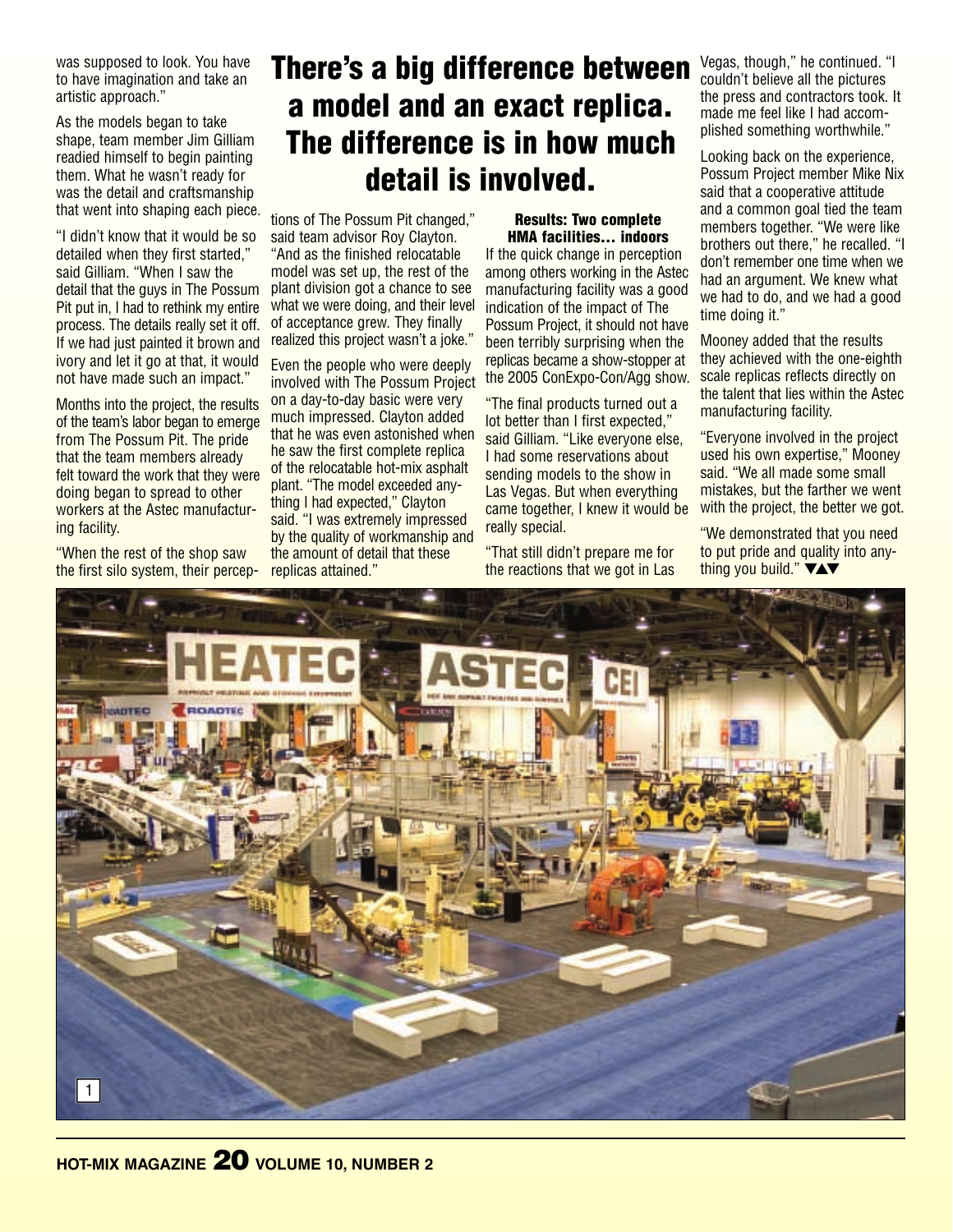





*[1] This is the finished Astec display at the 2005 ConExpo-Con/Agg show. You can see the two 1/8-scale replicas: a relocatable plant near the center of the photo; a portable plant to the right.*

*[2] Prior to the show, the crew had to assemble each of the units.*

*[3] During show, the replicas drew an unprecedented amount of attention.*

*[4] In this photo, a future roadbuilder becomes acquainted with quality.*

*[5] Visitors to the Astec display were intrigued with the chance to see an entire hot-mix asphalt plant in such a compact area. Astec, Heatec, and CEI sales representatives stayed busy answering their questions.*

*[6] Visitors were fascinated with the craftsmanship and degree of detail.*

*[7] In most cases—as in this replica of a CEI heater—The Possum Pit crew used authentic materials.*

*[8] The closer you get to the replicas, the better you can judge for yourself the craftsmanship that went into these fascinating replicas.*

*[9] The attention to detail is obvious in and distribution system.*









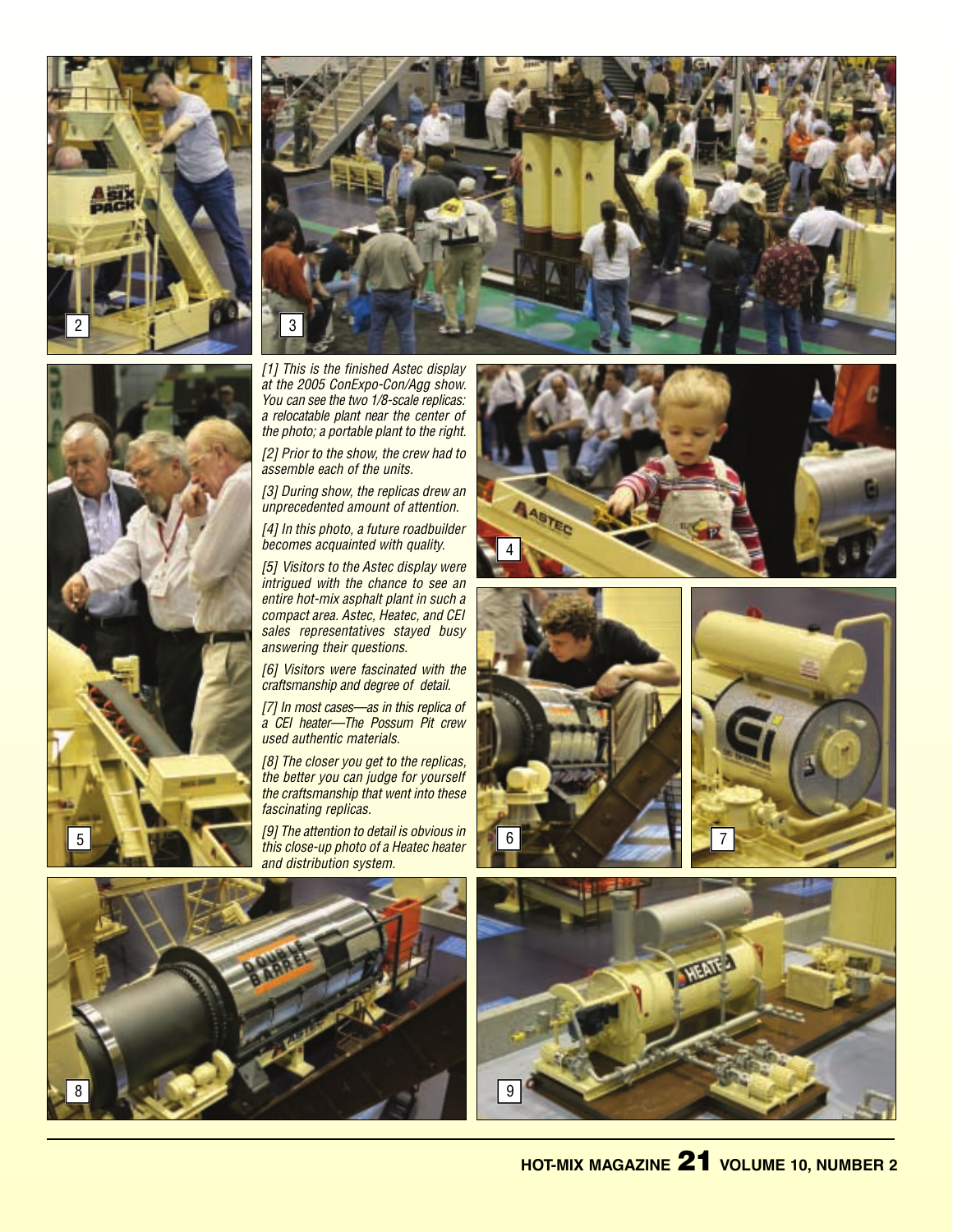# RTQC I S R EAL-TIM E

The National Center for Asphalt Technology (NCAT) and Alabama DOT are just beginning a formal scientific study of the RTQC concept using an Accu-Swipe™ belt sweeper and an Automatic Gradation Unit (AGU) **U**NDOUBTEDLY, PRODUCERS



of hot-mix asphalt (HMA) will be interested to learn about the benefits that can be derived from real-time quality control (RTQC)—the automated process of sampling and testing HMA mixes during production, without stopping the plant. Many departments of transportation throughout the United States have approved the use of RTQC equipment that was designed and manufactured by Astec Controls. Some felt that a formal study should be done to test the validity of this technology, as well as its end-user benefits.

The National Center for Asphalt Technology (NCAT) at Auburn University in Alabama—at the request of the Alabama DOT—is moving forward with a comprehensive study of RTQC.

*The automated action of the sampling system takes place on the cold-feed conveyor belt as the material is being passed to the drum-mixer. First, the Accu-Swipe belt sampler captures a sample [1] of the material. The sample is dropped into an electrically heated dryer where it is dried and weighed. It is then dropped into the Automatic Gradation Unit [2] where it undergoes immediate analysis. The results are transmitted back to the control house where the Total Control 2000 lets the plant operator to make any changes that might be necessary.*

FOR INFORMATION about Astec's Real-Time Quality Control System, call Diane Hunt at Astec: 423-867-4210 Fax: 423-867-3570 E-mail: *dhunt@astecinc.com*